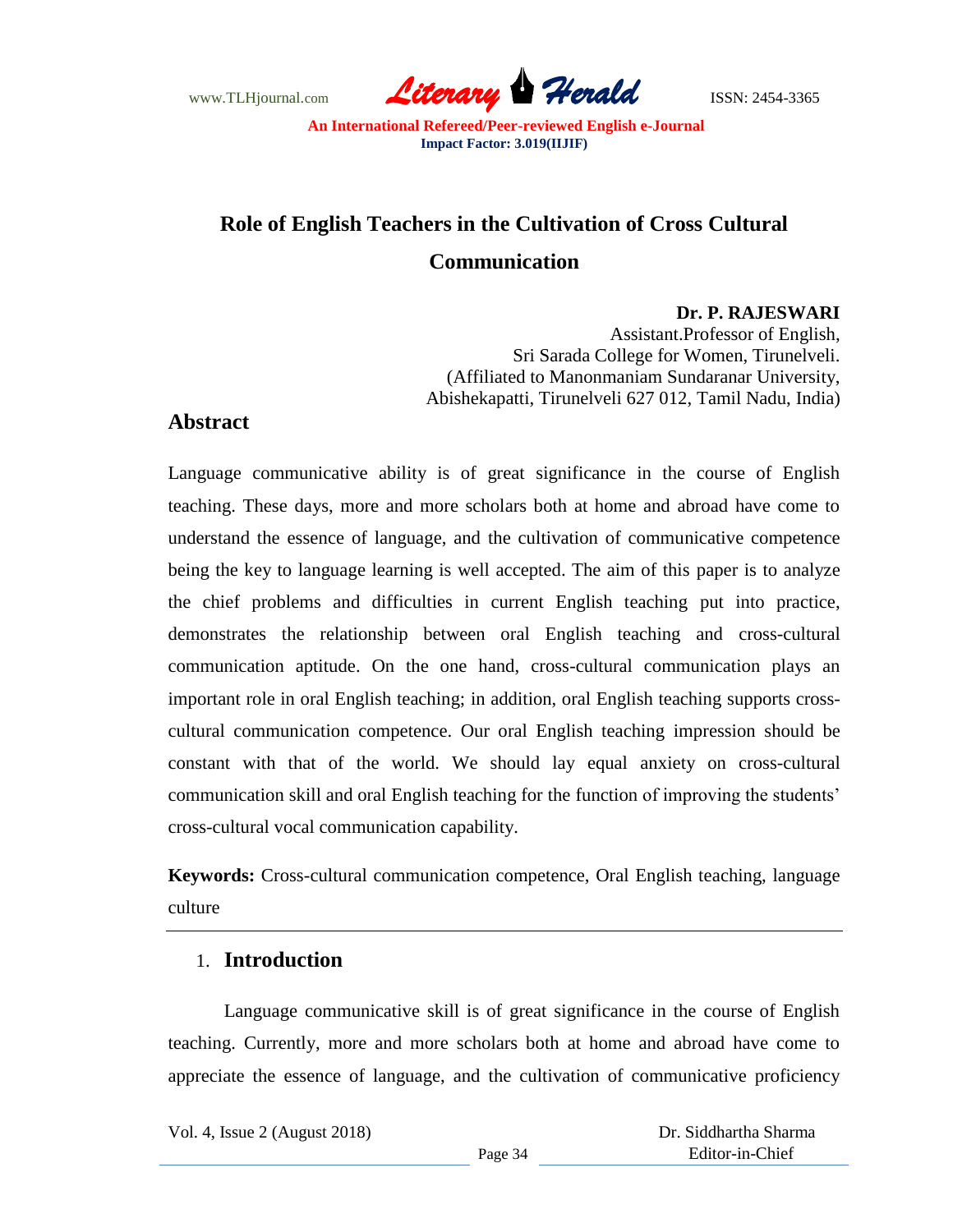www.TLHjournal.com *Literary Herald*ISSN: 2454-3365

being the key to language learning is well recognized. Guided by foreign language teaching theories, the main content of college English includes English language knowledge, application skillfulness, cross-cultural communication and learning approaches. It is somehow a teaching system which incorporates a variety of teaching mode and teaching methods. Therefore, college oral English teaching is not simply the input of language knowledge, but also refers to a blend between the language and its culture.

### **2. The Problems Confronting English Teaching**

The objective of teaching English is to improve students' ability of English listening, speaking, reading and writing. Still the teaching objective fails to meet its aim in some way for a variety of reasons. Our foreign language teaching here lays scrupulous stress on language forms together with pronunciation, grammar, the meanings of the word, etc. In actual fact, we have trained a lot of students who are capable of grammar teaching, but they do not have the actual communicative skill, which makes our language learning senseless. The teachers should make an attempt to progress themselves and set a superior example for the students. If the teachers have a strong aspiration to improve themselves, the students will profit a lot for sure. The reason for this problem is also related to the students themselves. Contrasting the time when they were learning their mother tongue, the students are scared of making mistakes when they speak English, which is clearly a big barrier for them to learn a foreign language, especially for the students who do not have a very good language surroundings. Last but not least, no matter what levels the students belong to, their main undertaking in the oral English class is still related to the sentence pattern drills, so after class the students still focus on reading as well as writing. So it is vital to change the teaching methods in the course of oral English teaching.

## **3. The Relationship between Cross-Cultural Communication and Oral English Teaching**

Vol. 4, Issue 2 (August 2018)

 Dr. Siddhartha Sharma Editor-in-Chief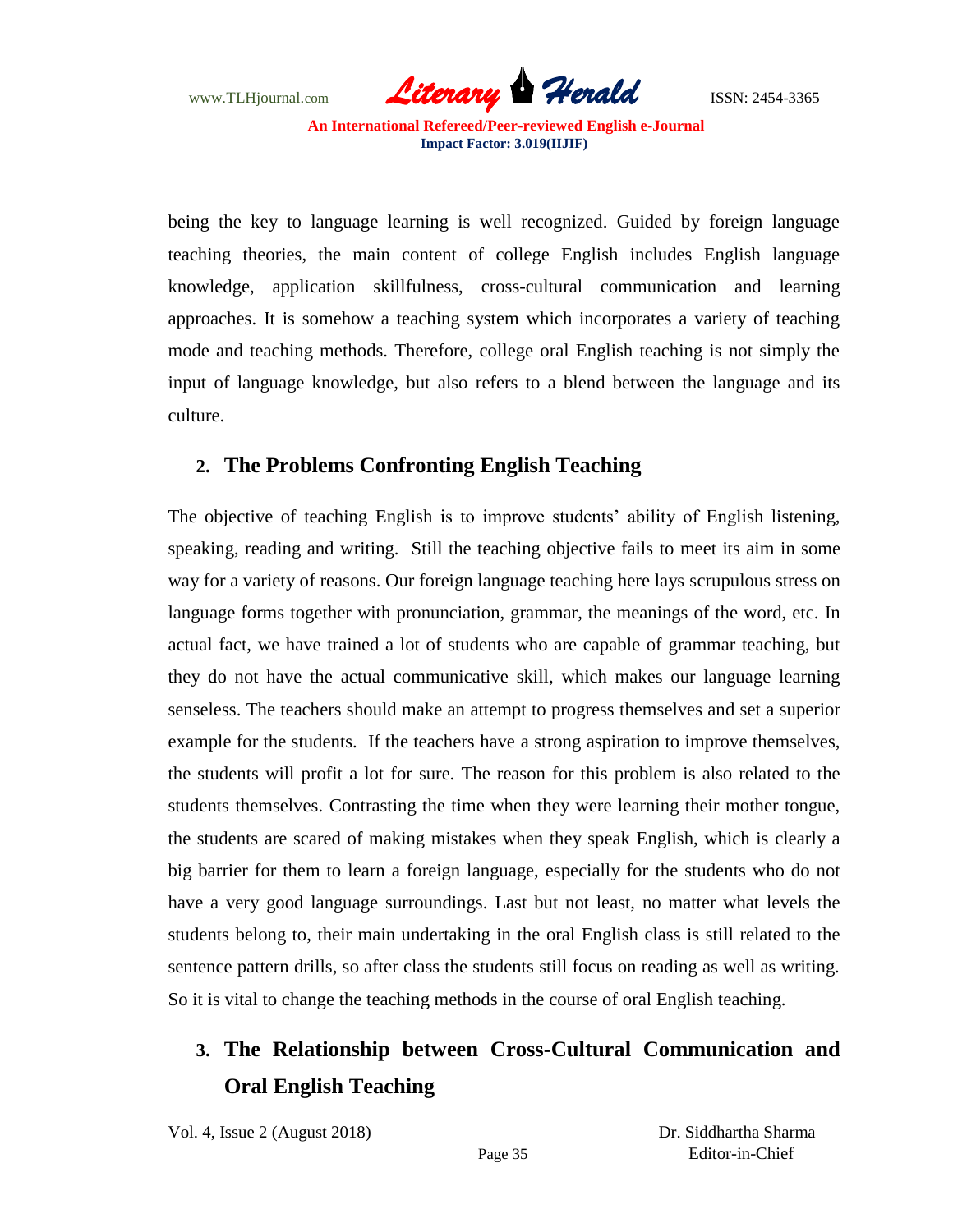www.TLHjournal.com *Literary Herald*ISSN: 2454-3365

Language is a part of culture, culture is also a part of language. It is difficult to separate both of them. This better explains the close relationship between culture and language. Krashen points out, "The basic function of the classroom is to provide students with the chance of knowledge input and place to which they get no access elsewhere." At the same time, teachers should offer students the opportunities to practice the language in the situation which the native speaker may encounter in their daily life and solve the culture conflicts along the way with the students. Oral English class is a place where students can get access to the opportunity to improve their verbal and nonverbal communication skills. Cross-cultural communication is the main part of it. The ultimate goal of language teaching is to communicate with others freely and improve the overall cultural accomplishments.

### **4. The Main Reasons of Cross-Cultural Communication Failure**

- 4.1. Lack of deep understanding toward the culture behind the language. For a long time, we put emphasis on systematic teaching of the language, that is, language knowledge, pronunciation, grammar and vocabulary in the process of oral English teaching. We just ignore the input the relevant cultures behind the language which is equally important. As a result, the students have no idea of the cultures and values of the English-speaking countries.
- 4.2. Lack of the English-speaking environment. In the traditional oral English class, teachers play a dominant role and students are merely passive listeners, just simply memorize the sentence patterns one by one. Undoubtedly, this kind of practice lacks of communicative efficiency. Finally, the students are thus reduced to a passive position.
- 4.3. Lack of understanding the style of language. The choice of language form is constrained by a few factors. The relationship between the two sides; the content of the topic discussion, background and even ways of communication will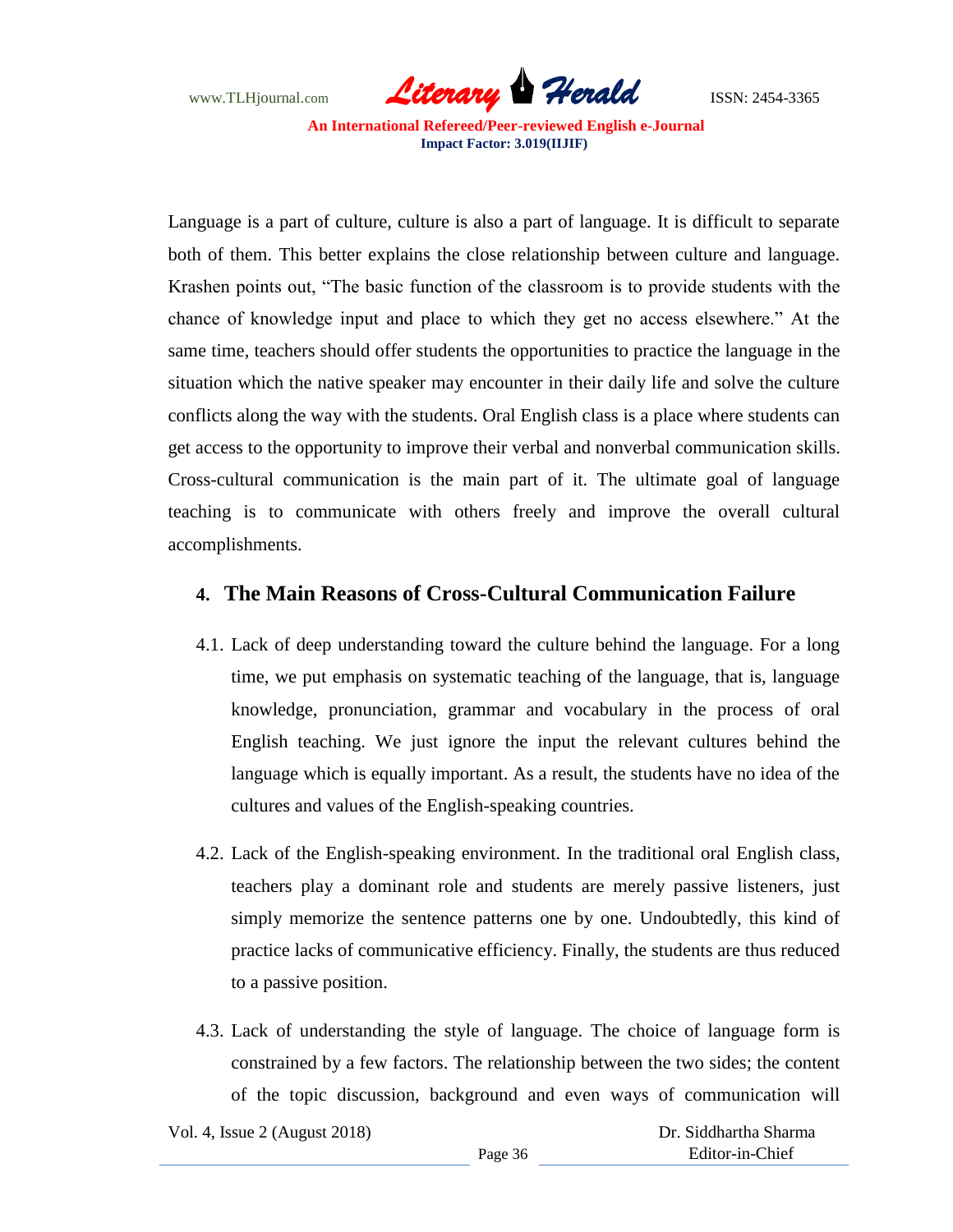www.TLHjournal.com *Literary Herald*ISSN: 2454-3365

influence the forms of conversation; traditionally, the students pay much more attention to memorizing grammar rules by rote learning and blurt out sentences without the real language context. In this way, the students can't use the language freely. In verbal communication, the students usually neglect the rank of the person he is talking to, the environment of the conversation and the wrong style of language leads to the failure of intercultural communication.

## **5. Ways to Improve Students' Cross-Cultural Competence in Oral English Teaching**

According to the characteristic of oral English, oral English teaching should be based on the relative pedagogy, psychology and linguistic theory. Oral English teaching involves multiple interactions in terms of teaching aim, teaching contents, teaching strategies, and evaluation methods. Student-oriented, network-driving, input-based, real language environment, interaction from all dimensions, all of these are the necessary factors in improving the students' intercultural communication skills.

- 5.1. **Improving Teachers' Own Qualities** As the organizer of the oral English class, teachers should set good examples for the students. Only by possessing certain knowledge about intercultural communication, can teachers handle the class with high proficiency. To achieve this goal, teachers should have a better language foundation and a strong intercultural communication competence. Therefore, we can invite some famous scholars and experts to give lectures about inter-culture to the teachers in the school. For another, we can send our teachers abroad as visiting scholar.
- 5.2. **Enhancing Listening Practice, Increasing Language Input and Storage** The main aim of enhancing the students' transfer competence of language knowledge is to help them to acquire knowledge, information by means of reading as well as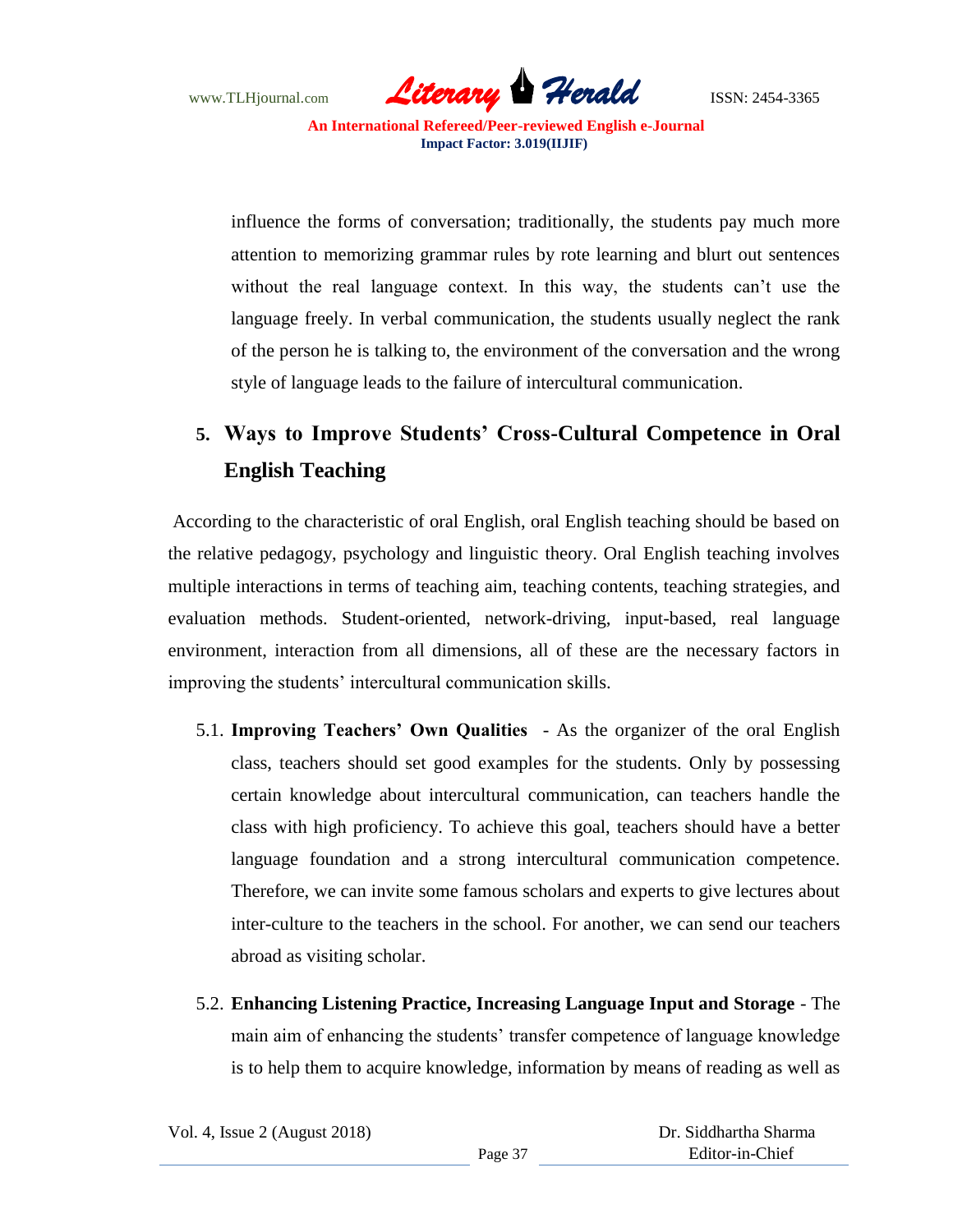www.TLHjournal.com **Literary Herald** ISSN: 2454-3365

listening, and recombine what they have heard through internalization, then it is possible for them to output the language. So the whole communication process is completed. As we know, language input is the essential condition to language output. Listening is the first and most important step in learning a foreign language and it is the important method of inputting information. The more you listen, the more exactly you know under what kind of circumstances you can say it, the more you want to express yourself in English when you encounter the situation. There is no doubt that verbal communication is the inevitable result of lots of listening practice.

5.3. **Carrying Out Multimedia Integrated Teaching Model** - Multimedia teaching is the combination of the three—visual, audio, language. The students can experience what they have learned through this multisensory training as if they were in the real native language environment which is necessary for any language learners. Specific new media introductions are as follows, such as English Liu Li Shuo learning software. The lessons on it are very organized. One module has ten different lessons. A module will focus on one topic, such as business college life or travel. And each module consists of ten related dialogues, which allows you to learn English when it's convenient for you. It offers two different ways to learn: Practice and Quiz. In Practice, you can study the lesson at your own pace, while in Quiz, you can test what you have learned in the same lesson. If you study hard, it is possible to get on the leaderboard. There are a lot of different learning materials for different learners of different levels. You are sure to find what you need.

Lizhi FM is useful learning software. This learning tool makes it possible for anyone who wants to be News Anchor. The students can record their favourite article with the beautiful background music they like and post it onto the new media platform, like Wechat, Blog etc to show off. In this way, students can

Vol. 4, Issue 2 (August 2018)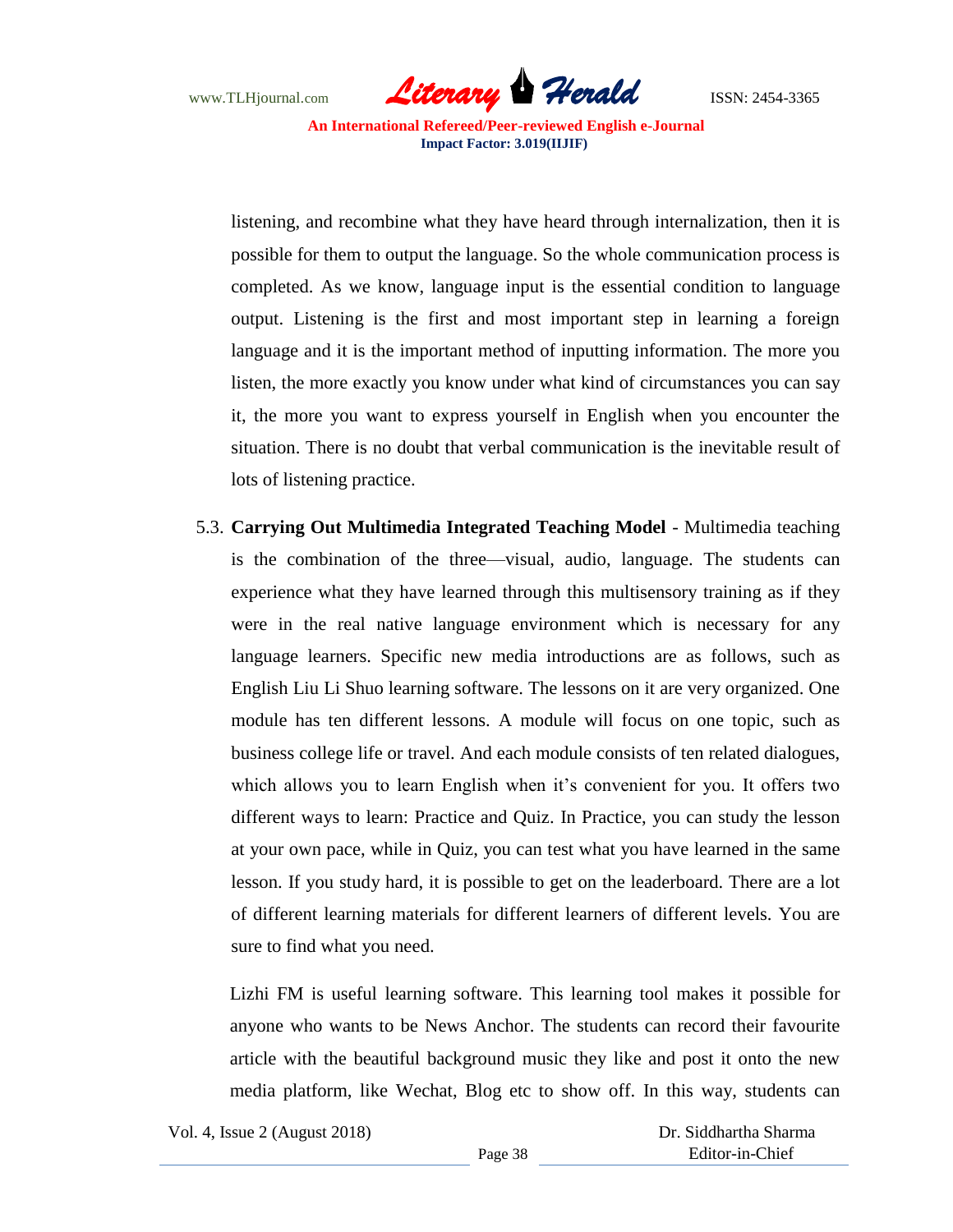www.TLHjournal.com *Literary Herald*ISSN: 2454-3365

make his voice be heard by other people, and also others can share it, comment it, and even have an online communication. Of course, the students can subscribe other people's channel and and enjoy it anytime.

The English Dubbing Show is a fantastic software for the English learners. You can realize your dream of becoming a famous voiceover to the movie you love. You can also invite other people to cooperate with you to finish the work. Once finished, you will get the sense of achievement which can drive you to practice oral English with confidence and happiness. Students can improve their oral expression ability and communicate with the native speakers in decent language through different types of language training.

- 5.4. **Cultivating English Thinking Habit** In oral English teaching, teachers are supposed to help their students form the good habit of communicating with others orally and think in English at the same time. Thinking in English means you have to understand, judge and express yourself in English. The people who don't have this kind of training experience might tend to translate what they have heard into their mother language and then store them in their memories. When it is time to output them, they would try their best to search for the corresponding expressions in their mother language and translate them into English. This is inevitably leads to the interference of one's mother language.
- 5.5. **Enriching Culture Teaching Through Extracurricular Activities -** In view of the deficiency in our foreign language teaching in terms of teaching time, teaching method, teaching process, etc., we can barely undertake the task of cultivating the students' intercultural communication awareness and ability. Therefore, the abundant extracurricular activities play a key role in awaking the students' culture consciousness. In order to make up the deficiency of classroom teaching, students should be encouraged to make full use of their spare time and

Vol. 4, Issue 2 (August 2018)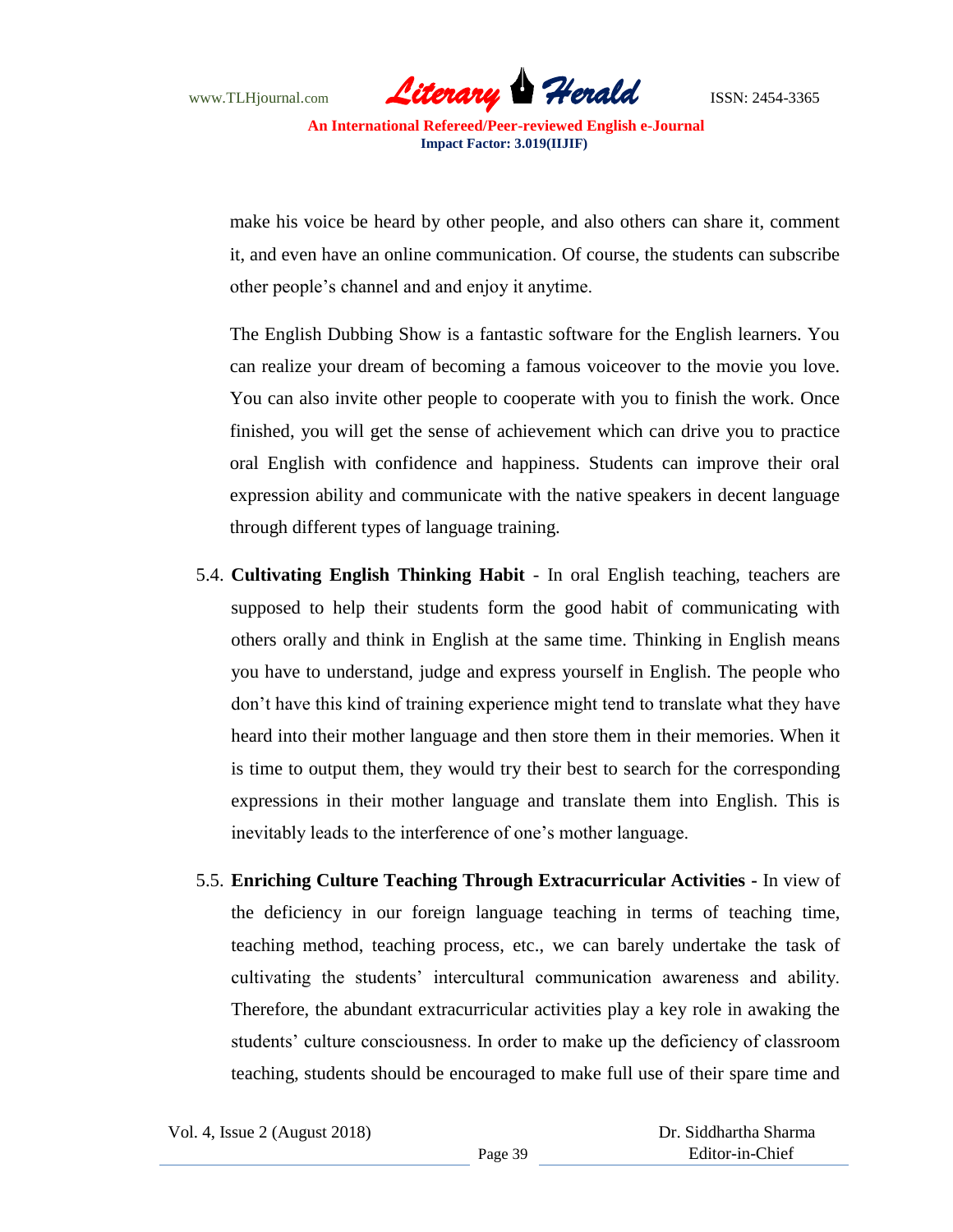www.TLHjournal.com *Literary Herald*ISSN: 2454-3365

grasp the opportunities offered by the teachers to know more about English culture and cultivate their communicative competence. The school can organize some culture forums for the students and invite some teachers who have the overseas experiences or foreign teachers to introduce something about the culture and convention abroad that the students are eager to know. A wealth of extracurricular activities such as English Quiz Show, English Speaking Contest, English Imitating Contest or English Debating Contest can be organized on a regular basis, through which we can fully combine the language, culture study and after-school life.

#### **6. Conclusion**

In a word, in the process of foreign language teaching, English teachers should give up their traditional teaching concept, try some new teaching methods and new strategies, and social and cultural knowledge teaching should be carried out throughout the teaching of language knowledge and skills. In addition, the cultivation of intercultural communication competence doesn't just focus on culture and neglect language. It is also not a culture-centered thing. It is a kind of method of teaching language from the culture point of view. As an organic component of teaching, the cultivation of intercultural communication competence has a long way to go. College English teachers should cultivate the students' ability of acquiring the language knowledge as well as their ability of social communication. This is a very important task for English language teaching.

### **Works cited**

Agnihotri, R.K., and A.L. Khanna. ELT in India: Issues and Innovations. New Delhi: Sage Publications, 1995. Print.

Vol. 4, Issue 2 (August 2018)

 Dr. Siddhartha Sharma Editor-in-Chief